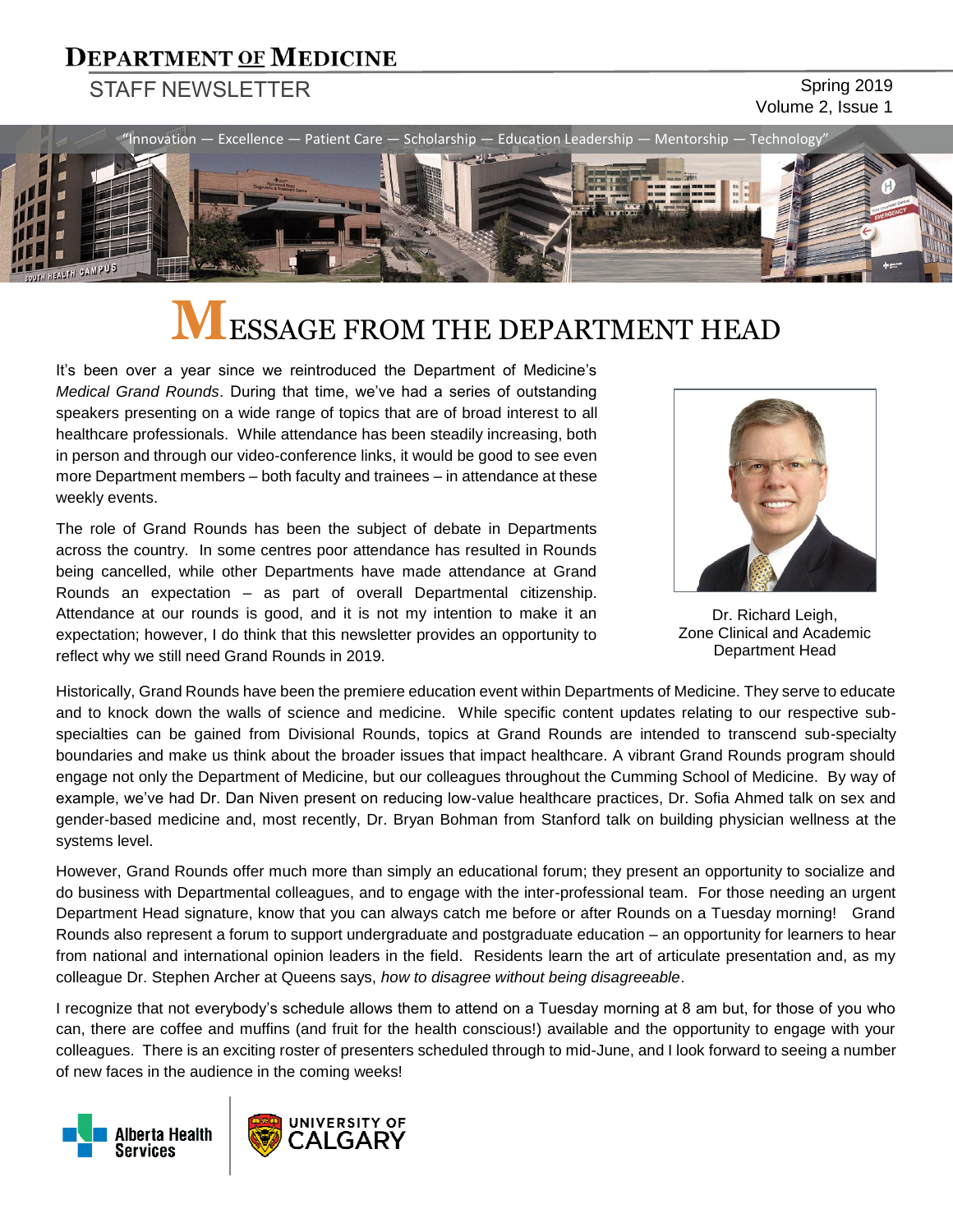# **F**INANCE TEAM UPDATE

The fiscal year is coming to an end as of March 31, 2019 and the DoM Finance Team is processing the 2018/2019 year end close out and final reporting while initiating the commencement of the 2019/2020 fiscal year. The DoM Operating and AMHSP budgets are projecting to come in just under their approved budgets (forecasting to close 1.73 % and 0.59% below budget respectively).

The Department's recent success reaching its budget targets is in no small part thanks to the continued efforts demonstrated by the Department's clinical/academic administrative team across all sites who have done an admirable job limiting office expenses. As a result of these efforts, I am proud to announce the Department has reached the cost containment goals outlined by Medical Affairs without impacting patient care.

This is also a reminder to all administrative staff and physicians that we are still implementing cost containment strategy until the end of the fiscal year (March 31, 2019). All expenses not directly related to patient care are prohibited.

#### **PSB RATE INCREASE**

The AMA, Alberta Health and Alberta Health Services have agreed upon a Physician Services Budget (PSB) rate increase for the 2017/2018 fiscal. A rate increase has also been agreed upon for the 2018/2019 fiscal year. Both of these increases will result in a one-time payout to all physicians that registered FTE in these fiscal years. This payout will be adjusted by the FTE worked in 2017/2018 and 2018/2019. This PSB rate increase will also increase the quarterly off-grid remuneration of all ISA contracts moving forward.

#### **CONTRACTS**

The Department of Medicine still has many outstanding contracts, including University of Calgary appointments. Alberta Health Services cannot pay physicians until contracts have been fully signed. Leaving University appointments unsigned can have many consequences, including the revocation of University credentials and denial for promotions.

Please watch for an email from Brandy Schreyer or Blake Farion regarding any outstanding contracts. If you believe that you have a contract that still needs to be signed, reach out to Brandy at [Brandy.Schreyer@ahs.ca](mailto:Brandy.Schreyer@ahs.ca) or Blake at [Blake.Farion@ahs.ca](mailto:Blake.Farion@ahs.ca) to confirm.

#### **SHADOW BILLING**

The third quarter (January 2018 – September 2018) Shadow Billing reports will be emailed to physicians during the months of March and April. If there are any questions regarding the Shadow Billing report or the Shadow Billing process, please email me at [Craig.Day@ahs.ca.](mailto:Craig.Day@ahs.ca)

This is also a gentle reminder to submit your Q4 billing to your billing clerk as soon as possible, as the full year (January 1 to December 31, 2018) Shadow Billing Report will be generated April 20th, 2019. Any billings submitted to AHS after April 20<sup>th</sup> will not be included in the end of year Report.

### **D**EPARTMENTAL POLICIES

### **UCALGARY T&E CARDS**

The Department of Medicine has an internal policy regarding University of Calgary Travel & Expense Corporate Credit Cards (T&E Cards). *Only T&E Card applications for primary Department faculty members will be supported.* T&E Card applications for research staff, MaPS staff, or any other type of support staff will not be approved by the Department. Our recommendation is that these staff members apply for a University of Calgary Corporate Purchasing Card (P-Card), which is linked to one of their faculty members' research accounts.

### **LOCUM TENENS TERMS OF REFERENCE**

The Terms of Reference for Locum Tenens Appointments in the Department of Medicine, approved January 2019, is now available on the Members Area of the DoM website at: <https://www.members.departmentofmedicine.com/wp-content/uploads/tor-locum-tenens.pdf>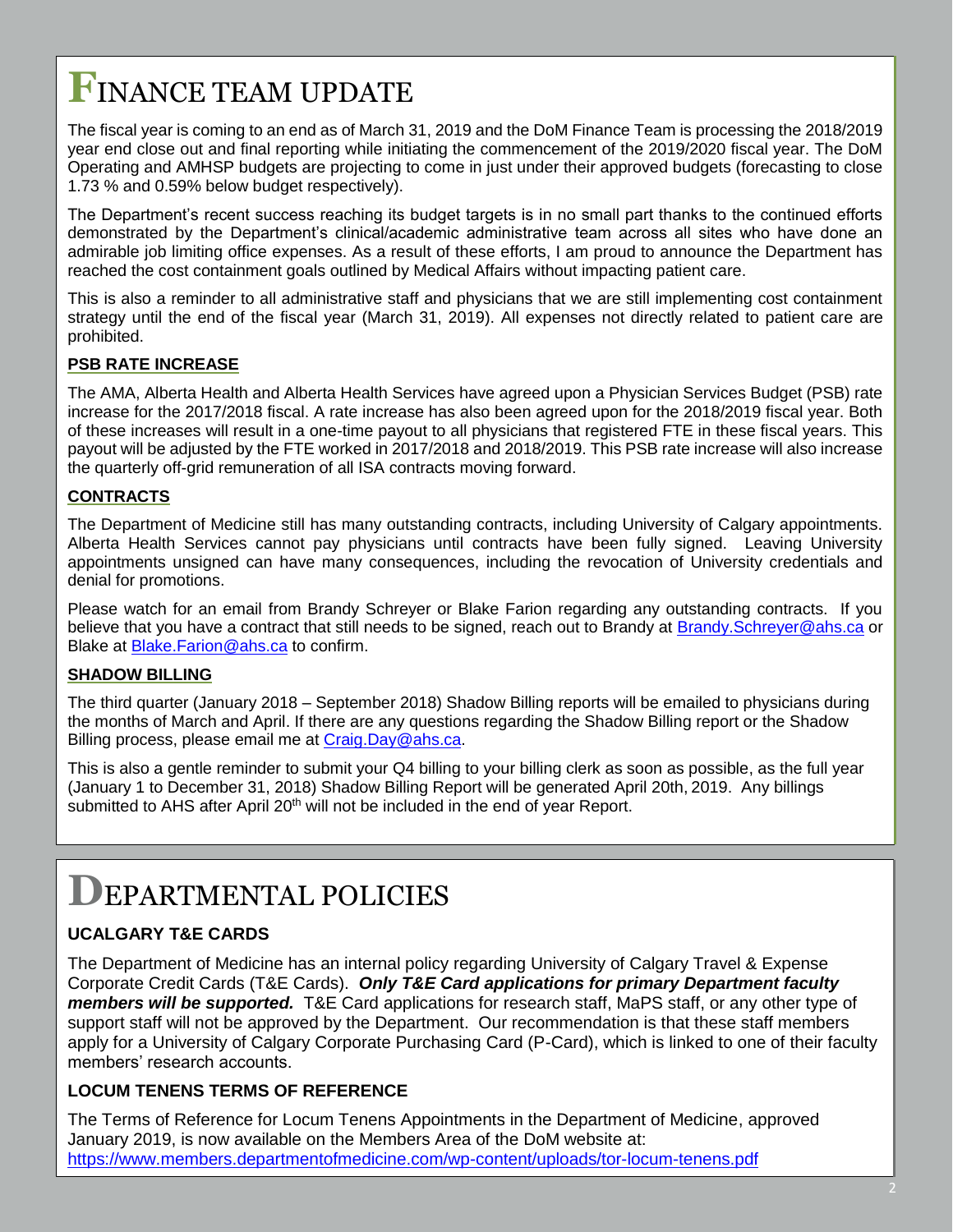## **A**NNOUNCEMENTS



### **DR. DIANNE MOSHER**

**Vice Dean, Strategic Partnerships and Community Engagement**

The Department of Medicine is pleased to announce that **Dr. Dianne Mosher** has been appointed as the new **Vice Dean of Strategic Partnerships and Community Engagement (SPACE)** in the

Cumming School of Medicine, University of Calgary.

Please join us in congratulating Dr. Mosher on her new appointment!

### **DR. ANSHULA AMBASTA**

**Associate Medical Director, Health Analytics and Safety**

**Chair, Medical Services Clinical Safety Committee**

The Department of Medicine is pleased to announce the appointment of **Dr. Anshula Ambasta** as the

**Associate Medical Director of Health Analytics and Safety, and Chair of the Medical Services Clinical Safety Committee**, effective April 1, 2019.

The DoM recognizes the need for mentorship in leadership positions, and Dr. Ambasta's appointment is part of a Departmental pilot project to formally provide "*Mentorship in Leadership*" opportunities to more junior colleagues. The intent is for early career physicians with a strong interest in developing leadership skills to be paired with a senior leader within the Department. An expectation of the person appointed to these Associate Director roles will be to act as a partner and mentee (leadership, research and program development) with the currently established Departmental leader. In this case, Dr. Ambasta will work with Dr. Ward Flemons, current Vice Chair of Health Analytics and Safety, to assist in enhancing this important portfolio.

Please join us in congratulating Dr. Ambasta on her new roles with the Department of Medicine!



### **SHELLY-ANN DOUSE Manager, UCMG**

The Department of Medicine is pleased to announce that **Shelly-Ann Douse** has joined the University of Calgary Medical Group (UCMG) as the new **Manager, UCMG** effective February 25, 2019.

Shelly is a recent graduate of the University of Calgary's MBA program and is a designated accountant with over 15 years of experience in financial reporting and analysis, budgeting, audit and compliance. She has held roles in a variety of industries including sports organizations, banking, civil service, transportation and post-secondary. She comes to the UCMG from Research Services where she worked for almost four years as the senior compliance analyst responsible for report writing, financial reporting, budget development, risk mitigation and process review. Shelly's enthusiasm, leadership and auditing experience will make her an excellent addition to the UCMG team.

Please join us in congratulating Shelly on her new role.

### **I**MPORTANT DATES

- Fiscal Year End: March 31, 2019
- **Shadow Billing Q1 2019 Cut-**Off: April 20, 2019
- **[Cannabis Update 2019](https://cumming.ucalgary.ca/cme/event/2019-04-24/cannabis-update-2019)** April 24, 2019
- 36<sup>th</sup> Annual Calgary [Therapeutics Course](https://cumming.ucalgary.ca/cme/event/2019-04-25/36th-annual-calgary-therapeutics-course) April 25-26, 2019
- **Mandatory Training:**  Respect in the Workplace May 31, 2019
- **Physician Learning Institute:** [Crucial Conversations](https://www.albertahealthservices.ca/assets/info/hp/phys/if-hp-phys-pli-registration-form.pdf) June 20-21, 2019
- **Mandatory Training:** 
	- Indigenous Peoples in Alberta October 31, 2019

# **M**EMBERS AREA: DoM WEBSITE

The Members Area of the DoM Website is a confidential and secure environment. Content includes:

- **Peer Support Team**
- Resources:
	- **•** Benefits
	- Leave of Absence
	- Pager Maintenance
	- Promotions
	- **Sabbaticals**
	- ToR Locum Tenens
	- Tools, Applications, & **Services**
- **Recruitment Guide for Section** Chiefs

### **[www.departmentofmedicine.com](http://www.departmentofmedicine.com/)**

**Password:** DEPTmed18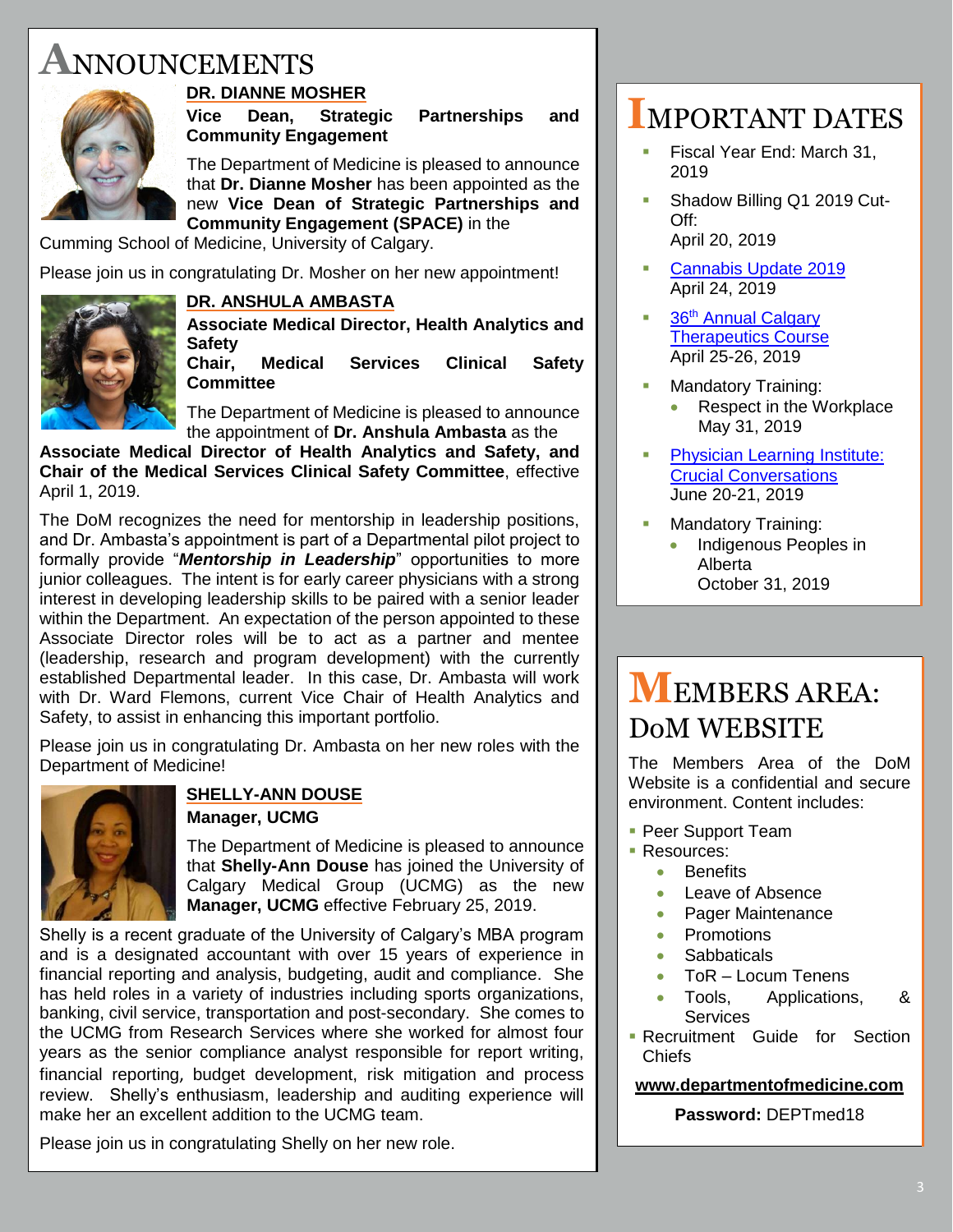### **R**ESIDENCY PROGRAM ACCREDITATION

#### **What DoM Members should know about residency program accreditation**

During 2019, our PGME Office will co-ordinate Internal Reviews of its ~65 residency programs.

Reviews include:

- completion of an Internal Review Questionnaires
- selected document reviews by the surveyors
- **a** series of interviews
- **Exampletion of a report**

The reviewers (surveyors) will be local experienced medical educators (often former Program Directors). There are usually 2 (primary and secondary) with the primary most responsible for the report. A resident from another program may join the faculty and provide input into the final report. Sometimes other observers are present (e.g. from the Royal College or from international faculties).

Like the transformation to Competency by Design, the accreditation process and standards have been revised.

Revised Standards:<http://www.canrac.ca/canrac/general-standards-e>

### **What teaching faculty should be aware of:**

- the availability of Continuing Professional Development (lots of presentations on CBD these days)
- Entrustable Professional Activities (EPAs) and Milestones relevant to their learners
- $\blacksquare$  the responsibility to:
	- **•** provide excellent patient care, supervision, and training
	- **foster a safe and positive learning environment**
	- align teaching to the resident's stage of learning
	- the hidden curriculum and how to mitigate against it
	- expectations of residents and objectives of training
	- the need for timely, meaningful, and in-person feedback
	- the need to complete evaluations in a timely fashion
	- be aware of and reflective of feedback from learners

Our Department is fortunate to have outstanding teachers and educational leads. Nonetheless, it's a busy year for our Programs and anything we can do to help is greatly appreciated.

Cheers,

Jeffrey P Schaefer, MD FRCPC PGME Accreditation Committee / RC Surveyor

### **A**WARDS & RECOGNITION

The results from the **2019 Helios UCMG Post-Fellowship Awards** have been released. The Department of Medicine is pleased to announce that **seven (7) final year Residents in the Department** have been awarded funding.

Please join us in congratulating the following Internal Medicine Residents on their achievements:

- **Dr. Michael Bosch** General Internal Medicine
- **Dr. May Choi** Rheumatology
- **Dr. John Lam** Infectious Diseases
- **Dr. Rachel Lim** Respiratory Medicine
- **Dr. Adam Papini** Nephrology
- **Dr. Daniel Vis** Respiratory Medicine
- **Dr. Jillian Walsh** General Internal Medicine

#### **2019 Biomedical Research Grants – Kidney Foundation of Canada (KFOC)**

We are pleased to announce that **Dr. Daniel Muruve** and **Dr. Pietro Ravani**  have received KFOC Biomedical Research Grants for their projects.



### **Dr. Daniel Muruve**

**Project:** *Renal immune surveillance and its role in kidney inflammation*.



### **Dr. Pietro Ravani**

### **Project:**

*Individualizing the hemodialysis access strategy: addressing knowledge gaps to promote shared decision-making.*

Please join us in congratulating Drs. Muruve and Ravani!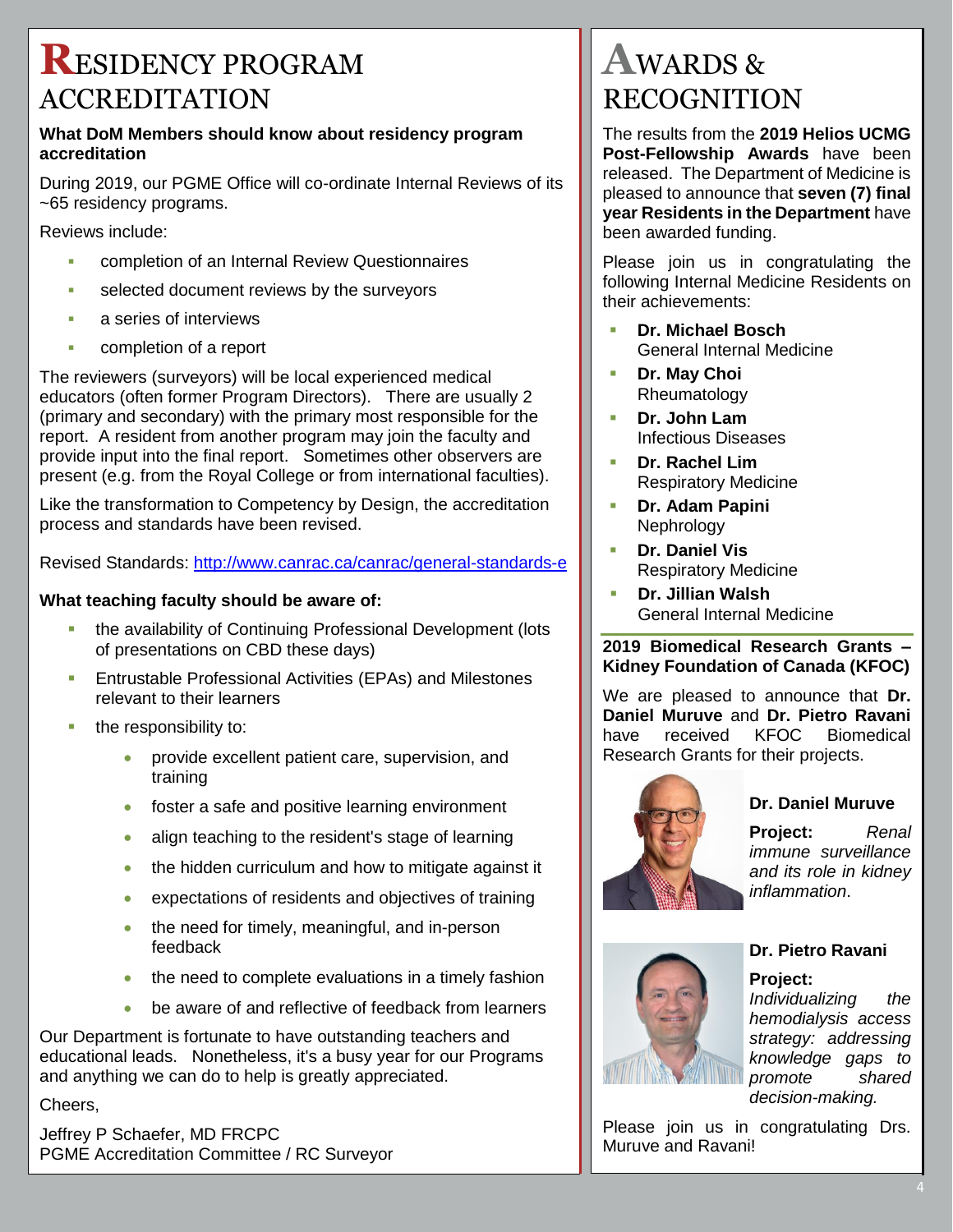### **D**OM INDIGENOUS HEALTH PEPAREDNESS TO PRACTICE SURVEY

Dear Members in the Department of Medicine,

To support the development of educational and clinical activities to ensure Department of Medicine members and trainees provide high quality care to Indigenous patients, we are conducting an annual survey to understand your perceived knowledge and skills in Indigenous Health. The survey will take approximately 5 minutes to complete and is anonymous. You will be asked to create a unique identifier to be able to link your responses in future years.

You may contact Dr. Cheryl Barnabe at [ccbarnab@ucalgary.ca](mailto:ccbarnab@ucalgary.ca) for further information about this study, which has been approved by the University of Calgary Conjoint Health Research Ethics Board (REB17\_1160).

To complete the consent form and the survey, please click on this link:

#### **[DoM Indigenous Health Preparedness to Practice Survey](https://survey.ucalgary.ca/jfe/form/SV_8fcux3K1bktloz3)**

Thank you in advance for your participation,

Dr. Cheryl Barnabe Vice-Chair, Indigenous Health, Department of Medicine University of Calgary

### **S**taff Announcements



### **WELCOME TO CARLA CAMAC**

Carla Camac has joined the Internal Medicine Residency Program (IMRP) within the Department of Medicine as a Program Administrator.

Prior to joining the Department, Carla worked as a Program Administrator for the Anesthesiology, Perioperative & Pain Medicine Residency Program in the Department of Anesthesia, Alberta Health Services.

Please join us in welcoming her to the Department.

Follow the DoM on Twitter: @CalDomMed

# **M**ANDATORY TRAINING

### **INDIGENOUS PEOPLES IN ALBERTA: INTRODUCTION**

All Department Members, including staff and physicians, are required to complete the Indigenous Peoples in Alberta: Introduction course by **October 31, 2019**.

### **To register for the Indigenous Peoples in Alberta Training:**

- Log in to [mylearninglink.albertahealthservices.ca](https://mylearninglink.albertahealthservices.ca/)
- Click on 'Courses & Registration' in the lefthand sidebar
- Type 'Indigenous' in the search term field, and hit enter (or click the 'Search' button)
- Select 'Indigenous Peoples in Alberta: Introduction' and click the green 'Register' button.

All DoM Members are strongly encouraged to also complete the Indigenous Awareness and Sensitivity Certificate Program (seven online courses – 30 minutes each)

### **RESPECT IN THE WORKPLACE**

In an effort to help every member of the DOM support a respectful working environment, we require that all Department Members complete either the University of Calgary or Alberta Health Services Respect in the Workplace online training program (see links below) by **May 1, 2019**. You will be required to provide your Section/Division Head or Admin Manager with the completion certificate at your 2019 Annual Review.

### **To register for the Alberta Health Services Respect in the Workplace Online Training:**

- Log in to [mylearninglink.albertahealthservices.ca](https://mylearninglink.albertahealthservices.ca/)
- Click on 'Courses & Registration' in the lefthand sidebar
- Type 'Respect' in the search term field, and hit enter (or click the 'Search' button)
- Select 'Respect in the Workplace' and click the green 'Register' button.

**To register for the University of Calgary Respect in the Workplace Online Training Program:**

http://www.ucalgary.ca/hr/respect\_workplace [program#quickset-field\\_collection\\_quicktabs\\_2](http://www.ucalgary.ca/hr/respect_workplace_program#quickset-field_collection_quicktabs_2)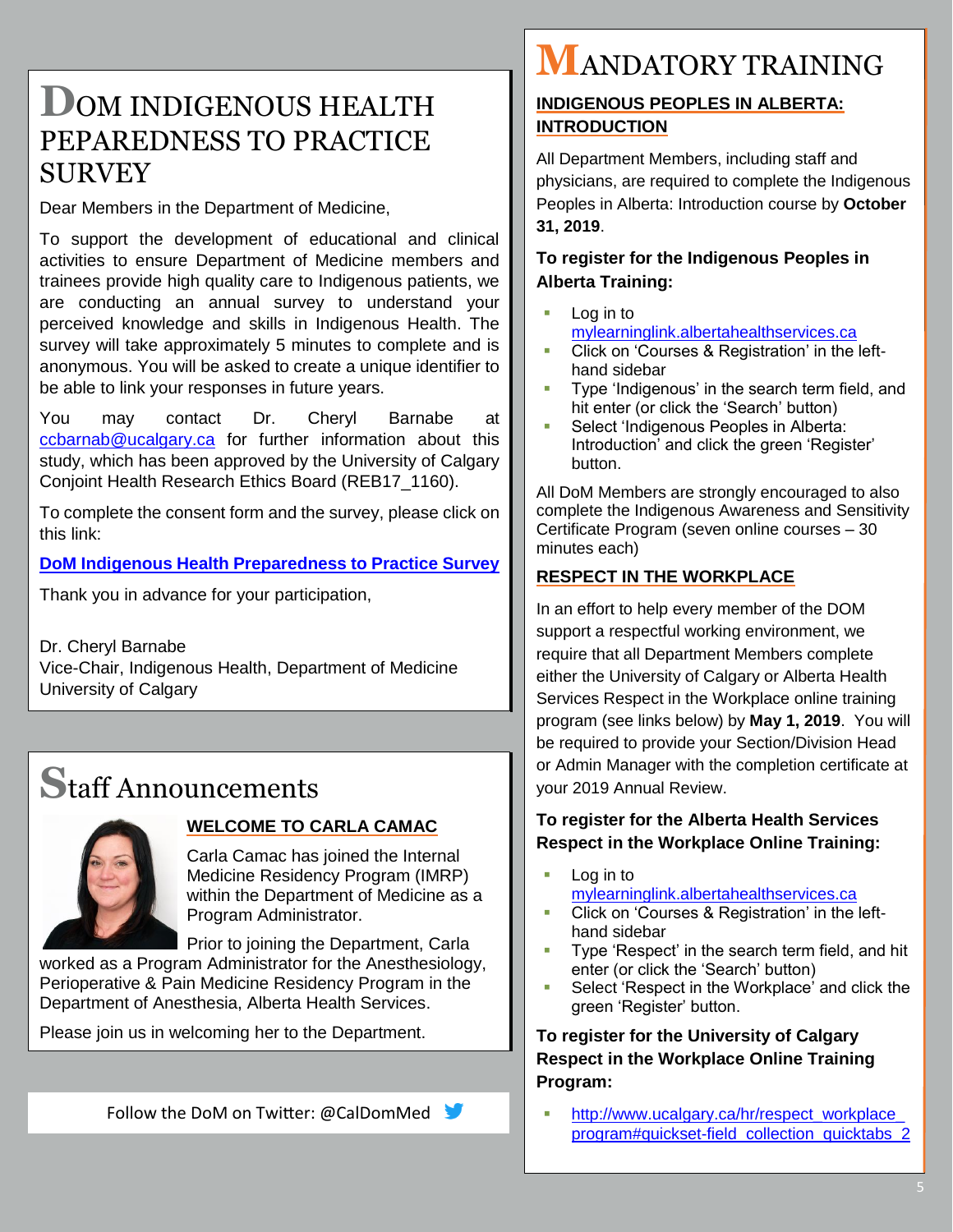#### **Medical Staff Orientation Session** For all physicians working within the Calgary Zone with probationary privileges An opportunity to improve your clinical practice and to learn more about AHS as an organization Helpful tips to guide your way through your position Mandatory for physicians with probationary privileges & required to move to active privileges May 28, 2019 08:00 – 08:30 **Registration** 08:30 – 16:00 **Orientation** \*Lunch provided Clara Christie Theatre, Health Sciences Centre Foothills Campus 3330 Hospital Drive NW, Calgary, AB Register Online: [https://bit.ly/2J1o](https://bit.ly/2J1oHfr) [Hfr](https://bit.ly/2J1oHfr) \*spots are limited Accredited Group Learning Activity. You may claim a max of 6.5 hours (automatically calculated) Questions? **Contact** [samantha.robbie](mailto:samantha.robbie@ahs.ca) [@ahs.ca](mailto:samantha.robbie@ahs.ca)

T2N 4N1

# **T**DIMM/AMA SCHOLARSHIP

Are you an AMA member physician seeking additional training in a clinical area of recognized need in Alberta?

The AMA and TD Insurance Meloche Monnex (TDIMM) created the TDIMM/AMA Scholarship to help physicians meet Alberta's changing medical needs.

[Visit our website](https://www.albertadoctors.org/about/awards/tdama-scholarship) for details on eligibility and to access the application form.

**The application deadline is March 31, 2019.** 



InfoCare: Your source for privacy and information security matters at AHS.

# **COMMUNITY REHABILITATION DIRECTORY**

Albertans, clinicians and physicians can now access the most up-to-date list of adult community rehabilitation services in their area, via the [Alberta Health Services](https://www.albertahealthservices.ca/info/Page15329.aspx)  [\(AHS\) Community Rehabilitation Directory.](https://www.albertahealthservices.ca/info/Page15329.aspx) This resource includes services in the community, outpatient clinics and other settings.

Community Rehabilitation services support patients and clients in maintaining or improving function, preventing illness and disability and improving overall quality of life. Visit the [AHS website](https://www.albertahealthservices.ca/info/Page15329.aspx) to learn more*.*

### **A**LBERTA NETCARE eREFERRAL

Alberta Netcare eReferral is Alberta Health Services' first paperless referral system that allows physicians and clinical support staff to create, submit, track and manage referrals electronically. New specialties were added to eReferral Consult Request (i.e. requests for in-person appointments with specialists). eReferral Consult Request is available for the following specialties:

- General Surgery (Breast Health) Calgary Zone
- **-** Oncology Breast Cancer All Zones
- Oncology Lung Cancer All Zones
- Orthopaedic Surgery (Hip & Knee Joint Replacement) All Zones
- **Pulmonary Medicine – Calgary Zone**
- Urology Calgary Zone.

eReferral Advice Request (i.e. non-urgent questions answered by a specialist within five calendar days) are also available. For more information about eReferral, visit us [online](http://www.albertanetcare.ca/ereferral.htm) or email [access.ereferral@ahs.ca.](mailto:access.ereferral@ahs.ca)

To have an announcement or information included in an upcoming edition of the DoM Physician Newsletter, contact Angela Hunter: E: [angela.hunter@ahs.ca](mailto:angela.hunter@ahs.ca) | T: 403-944-2577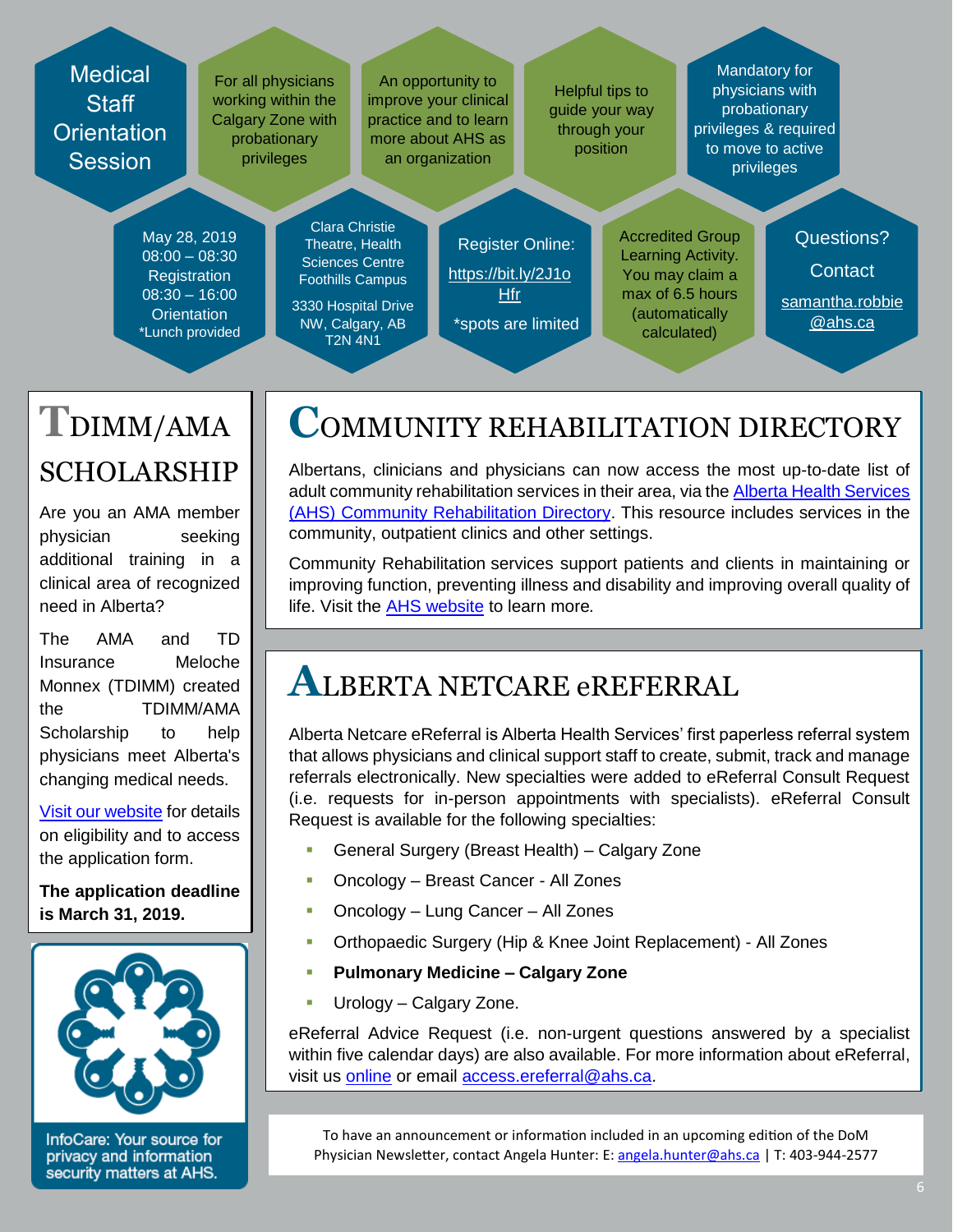#### Why Connect Care We can provide more consistent, seamless **MAR** healthcare to Albertans with better information more **What Who** How The information you need, the healthcare It will bridge information between healthcare By creating an information network that is you've imagined. teams, patients - and the future. fast, secure and readily available anywhere. more more When Where You It's happening now and rolling out in phases It will touch every location and program Want to learn more? across AHS over the next five years. across AHS. more

### **M**ENTORING SOMEONE WITH IMPOSTER SYNDROME

Excerpts from "Mentoring Someone with Imposter Syndrome" by W. Brad Johnson, PhD and David G. Smith, PhD.

**How can you mentor someone suffering from imposter syndrome?** It's hard to encourage someone's glaring talent, achievement, and creativity when it doesn't jibe with the mentee's self-perceptions of potential and performance. Here are several strategies for mentorship that can help.

- **Normalize imposter feelings**
- **Empirically challenge negative self-talk**
- **Affirm, affirm, and affirm some more**
- Deliberately counteract stereotype threat
- **Share your own imposter stories**
- Do *not* allow your mentee to give you all the credit.

Read the full article in the Harvard Business Review: [https://hbr.org/2019/02/mentoring-someone-with-imposter](https://hbr.org/2019/02/mentoring-someone-with-imposter-syndrome)[syndrome](https://hbr.org/2019/02/mentoring-someone-with-imposter-syndrome)

### **N**EW LOCATION: OADR GRANT DEVELOPMENT TEAM

The Office of the Associate Dean Research (OADR) Grant Development Team has moved! You can now find the Team at their new locations:

| Jenna Slobozian: HSC G351A  |           |
|-----------------------------|-----------|
| Ryan Gabel:                 | HSC G351B |
| Clint Westergard: HSC G351B |           |

### Life happens. Let us help.

Contact your Employee Assistance Program (EAP) for immediate, confidential help 24/7/365.

1800 387-4765 TTY: 1877 338-0275

#### workhealthlife.com